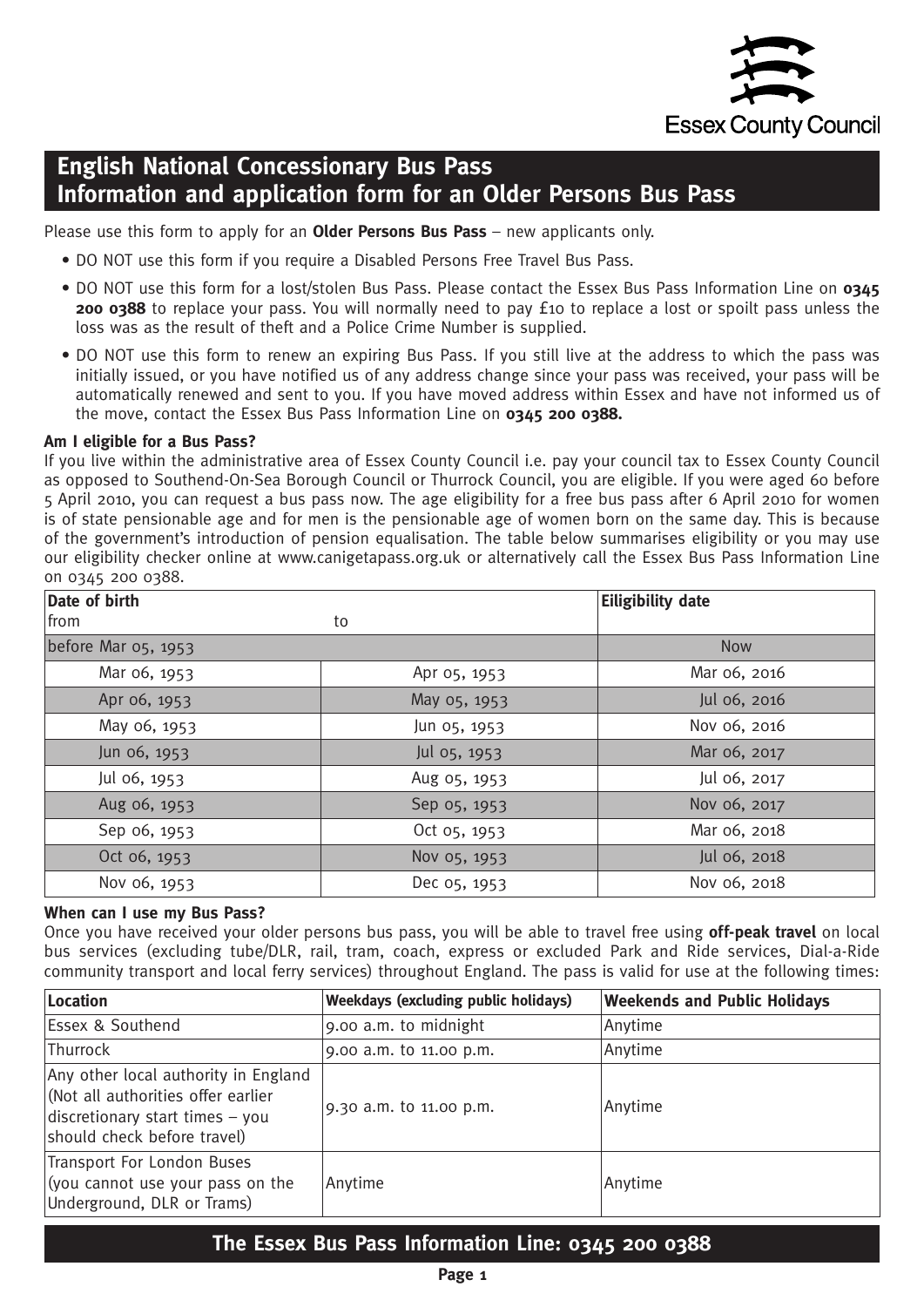### **Pass Use**

Free travel is only permitted on local bus services in England within the hours shown (previous page) on production of a valid bus pass. At all other times a fare must be paid in accordance with the fares charged by individual operators and cannot be reclaimed from the operator, the local district, borough, city or county council. Applicants are only permitted one pass per person and this should be provided by the authority responsible for where they live. If you lose your bus pass, it is damaged beyond use or you wish to update your photograph or details, the cost to replace it is £10. Please contact the Essex Bus Pass Information Line on **0345 200 0388.**

## **How long does a Pass last for?**

Your pass is valid for up to 5 years. The expiry date is printed on the front of your pass. Expired passes are replaced free of charge and will be issued automatically.

## **How can I obtain a Bus Pass?**

To receive the Older Persons Bus Pass, which permits free off-peak travel across England, please carefully read the guidance notes and complete the attached application form. This should be posted with your **photocopied** validation documents to: **Essex ENCTS Bus Pass, PO Box 212, Waterlooville, PO7 6ZN.**

Your application MUST include:

- the completed **original** application form
- one **photocopy** of a proof of age document from Table 1 (do not send original documents)
- one **photocopy** of a proof of address document from Table 2 (do not send original documents)
- one passport style/sized colour photograph of your head and shoulders with a single coloured background placed on the application form as indicated and with your name printed on the reverse. Head wear, unless specified for religious purposes, is not to be worn.

#### **Table 1 Table 2**

| <b>Proof of Age Documents</b>                             |  |
|-----------------------------------------------------------|--|
| Birth certificate (& marriage certificate, if applicable) |  |
| <b>VALID Driving licence</b>                              |  |
| Proof of Pension entitlement                              |  |
| <b>Medical Card</b>                                       |  |
| Passport                                                  |  |

| <b>Proof of Address Documents</b> |  |  |
|-----------------------------------|--|--|
| <b>VALID Driving licence</b>      |  |  |
| Recent utility bill $(*)$         |  |  |
| Most recent Council Tax bill      |  |  |
| Proof of Pension entitlement (*)  |  |  |
| Bank statement (*)                |  |  |
| Medical card $(*)$                |  |  |

\* the proof of address must be no more than three months old (with the date clearly visible) and the address must be printed, not hand written.

Any proof of address must be no more than three months old (with the date clearly visible) and the address must be printed, not hand written.

The Application Form you supply must be the original. This, plus photo, will be retained for our files and future pass issue.

Please **do not** send original proof documents. **Send photocopies only**, ensuring that the date of birth and address are printed and not hand written and can be clearly read. Essex County Council cannot accept any responsibility for items that are mislaid in the post. No documentation will be returned.

You should allow at least 10 working days for your application to be considered and if approved, the pass to be issued. Please contact the Essex Bus Pass Information Line on **0345 200 0388** if you have not received your pass in this time.

Please do not hesitate to contact the Essex Bus Pass Information Line if you have any queries regarding your bus pass, or need help with your application.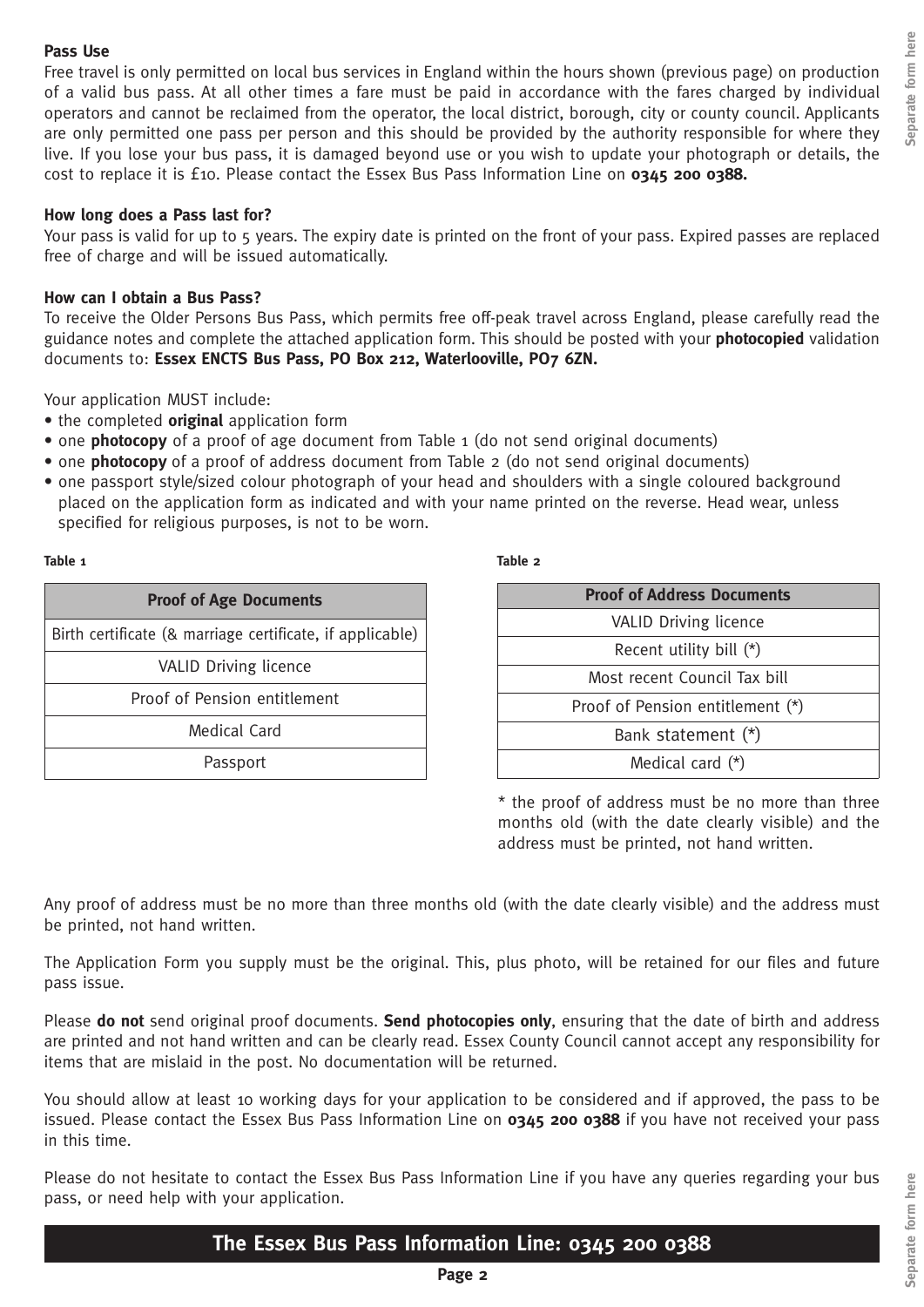## ECC11233

| <b>Application form for an Older Persons Bus Pass</b>    | Office use only |  |  |
|----------------------------------------------------------|-----------------|--|--|
|                                                          | Age             |  |  |
| Please ensure you supply:-                               | Address         |  |  |
| <b>One COPY of a proof of age document</b> (Table 1)     | Photo           |  |  |
| <b>One COPY of a proof of address document</b> (Table 2) | Sign/Date       |  |  |
| One passport style/sized colour photograph               |                 |  |  |
|                                                          |                 |  |  |
|                                                          |                 |  |  |
| <b>Title</b>                                             |                 |  |  |
|                                                          |                 |  |  |
| <b>Surname</b>                                           |                 |  |  |
| <b>Forename</b>                                          |                 |  |  |
| Gender (M/F)<br>NI No.<br>Age<br>$DoB$ (dd/mm/yyyy)      |                 |  |  |
|                                                          |                 |  |  |
| <b>Address</b>                                           |                 |  |  |
|                                                          |                 |  |  |
|                                                          |                 |  |  |
| <b>Postcode</b>                                          |                 |  |  |
| <b>Telephone</b><br><b>Mobile</b>                        |                 |  |  |
|                                                          |                 |  |  |
| <b>Email</b>                                             |                 |  |  |

PLEASE READ THIS DECLARATION CAREFULLY BEFORE SIGNING YOUR FORM :- I certify that the above information is correct, that I am eligible by age and that I am a permanent resident within the County of Essex and that I will abide by the conditions of use which I understand may be revised from time to time. **I confirm I have read the data protection and fair processing notices on the reverse of this form.**

| <b>Signed</b> |                 | <b>Date</b>                                                                                                                                                                                                                                                        |
|---------------|-----------------|--------------------------------------------------------------------------------------------------------------------------------------------------------------------------------------------------------------------------------------------------------------------|
|               |                 |                                                                                                                                                                                                                                                                    |
|               |                 |                                                                                                                                                                                                                                                                    |
|               | Top of photo    |                                                                                                                                                                                                                                                                    |
|               |                 | Clearly print your name on the reverse of your photo.                                                                                                                                                                                                              |
|               |                 | To attach photo: Peel off the white patch from the reverse of<br>the form. Ensure that the photo is not placed upside down<br>when placing it Face First onto the clear panel – so that the<br>photo is visible from the front of the form.                        |
|               |                 | If you have downloaded and printed this form, write your<br>name on the back of the photo and then glue it (face up) in<br>the box indicated or, if you must, leave it free. DO NOT USE<br>ADHESIVE TAPE, A PAPER CLIP OR A STAPLE. This will<br>damage the photo. |
|               | Bottom of photo |                                                                                                                                                                                                                                                                    |